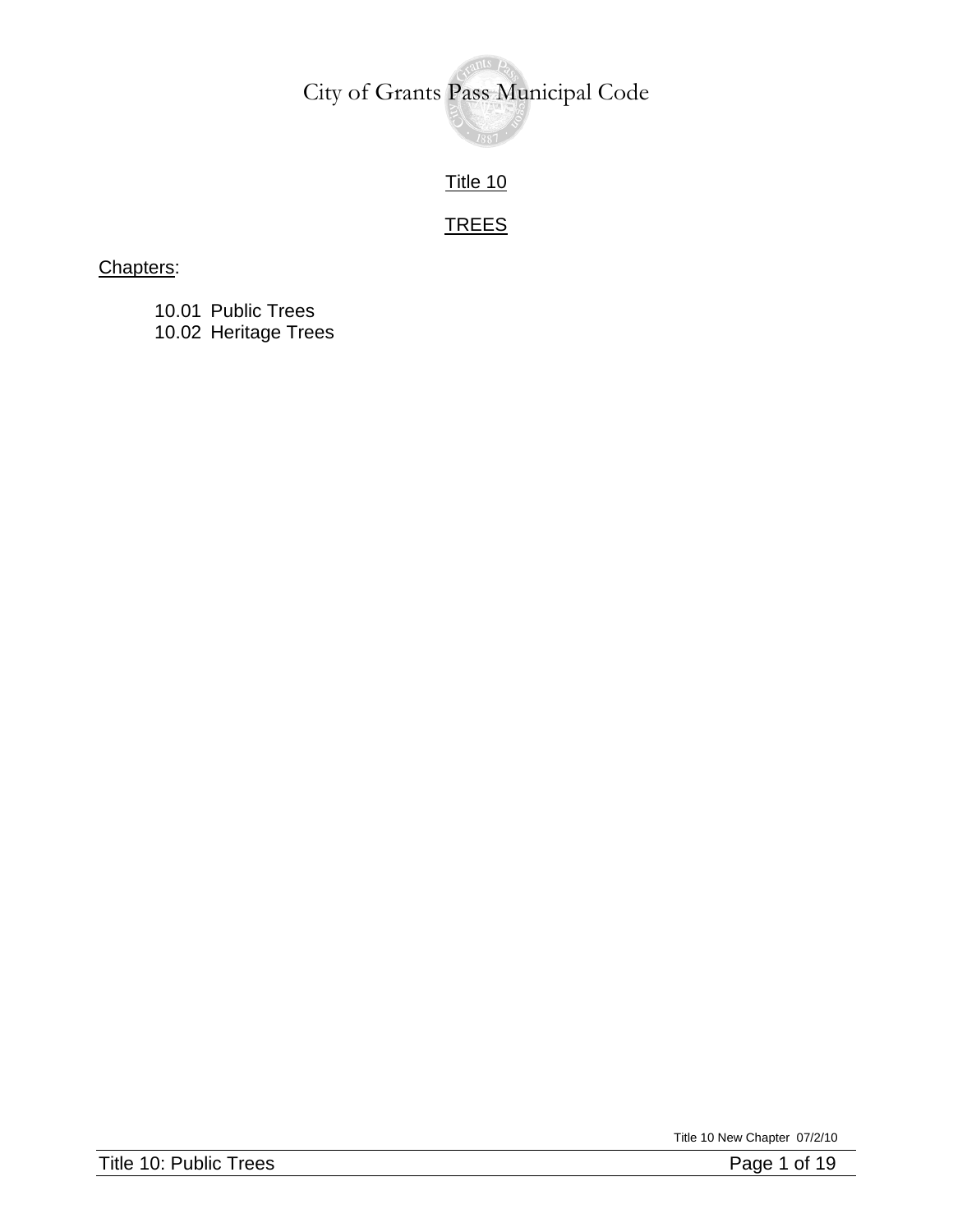#### Chapter 10.01

#### PUBLIC TREES

Ord. 997, 999 and 1433 have been repealed. Chapter 6.42 has been amended by Ord. 4633 §1, 1988. Chapter 6.42 has been repealed and replaced by Ord. 5507 §17, 2010

#### Sections:

- 10.01.100 Purpose and Objectives
- 10.01.200 Definitions
- 10.01.300 Authority of the Manager
- 10.01.400 Permit Required
- 10.01.500 Standards
- 10.01.600 Certain Trees Prohibited
- 10.01.700 Responsibility for Trees
- 10.01.800 Protection of Trees on Public and Semi-Public Lands from Wanton, Malicious, and Negligent Harm
- 10.01.850 Stumps
- 10.01.900 Arborist Insurance
- 10.01.925 Violation
- 10.01.950 Enforcement
- 10.01.975 Severance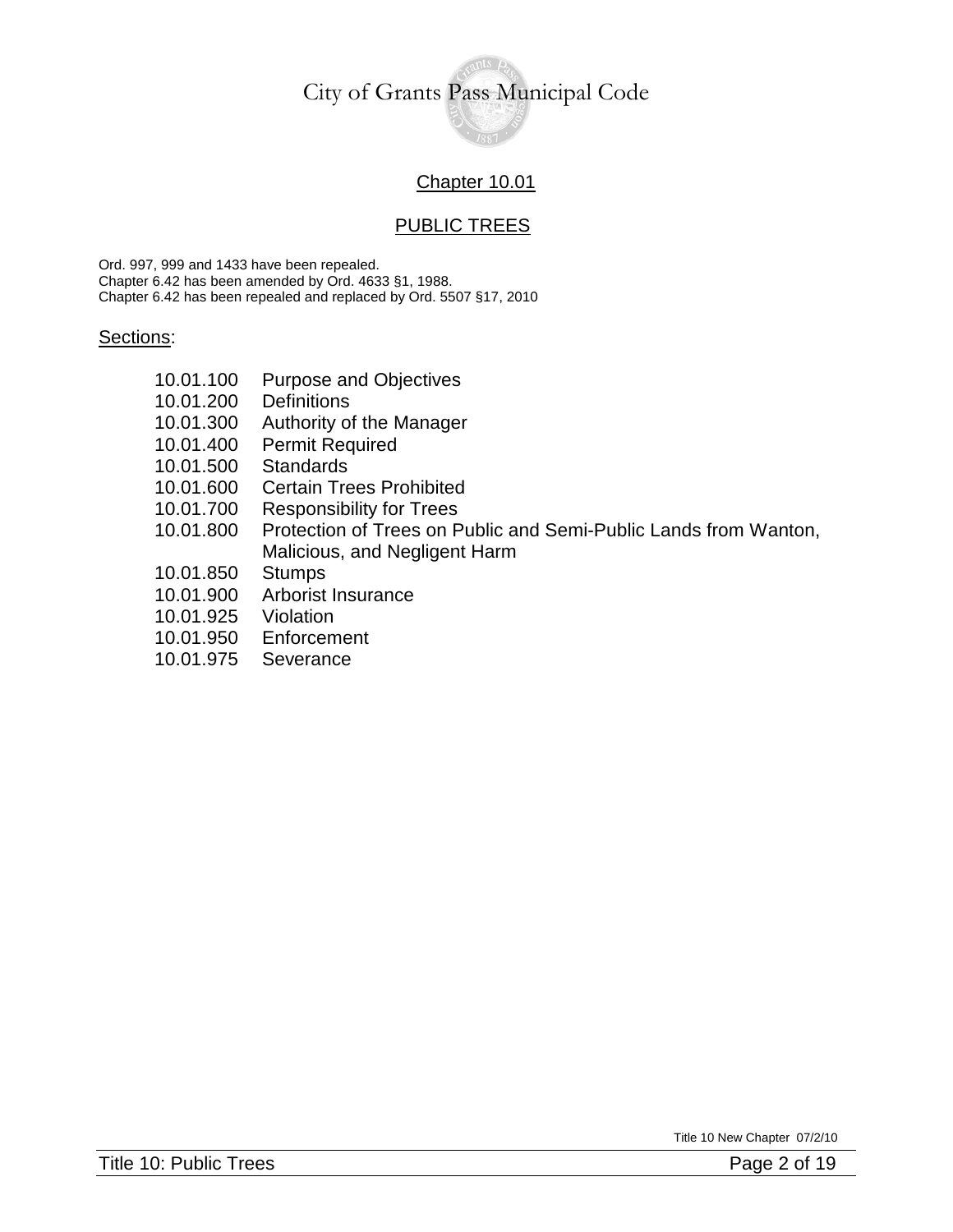#### 10.01.100 Purpose and Objectives

Public trees, as defined, regulated and protected herein, are declared to be a natural community resource, and it is the intent of the Grants Pass Council to protect and regulate them as a means to achieve the following objectives:

- 1. To purify the air by reducing dust and other air contaminants.
- 2. To provide shade and wind protection.
- 3. To reduce street noise and glare.
- 4. To screen unsightly objects and scenes.
- 5. To keep the City streets free from dead, unhealthy, or hazardous trees.
- 6. To beautify and provide a pleasing, restful, healthy environment.

These objectives are in the interest of the health, safety and welfare of citizens and visitors to the City.

The Grants Pass Council also finds that (a) the better use of this resource will improve the appearance of the City and enhance tourism, a major component of the economy of the City, and (b) the enhancement of this resource is consistent with, and materially aids, the accomplishment of the purposes of the City's Comprehensive Plan (including Sections 3.1, 3.2, 3.40, 3.50, 5.24, 5.25, 7.1, and 7.4).

#### 10.01.200 Definitions

For the purpose of this chapter, the following words shall have the meaning ascribed to them in this section:

- A. Tree. A woody perennial plant, usually with one main trunk, attaining a height of at least six (6) feet at maturity, and a shrub when planted in, or projecting upon, a City right-of-way.
- B. Public Tree. Any tree located on public or semi-public property, as defined in this chapter.
- C. City. Means the City of Grants Pass, Oregon.
- D. Person. Includes any individual, firm, association, or corporation of any kind, whether acting directly or through an agent.
- E. Owner. The possessor of title to the land on which particular trees stand (or the owner's agent); in the case of a tree on semi-public land the owner is considered to be the owner of the fee title to the land.
- F. Manager. The City Manager of the City of Grants Pass or any City employee appointed by the Manager to act for the Manager.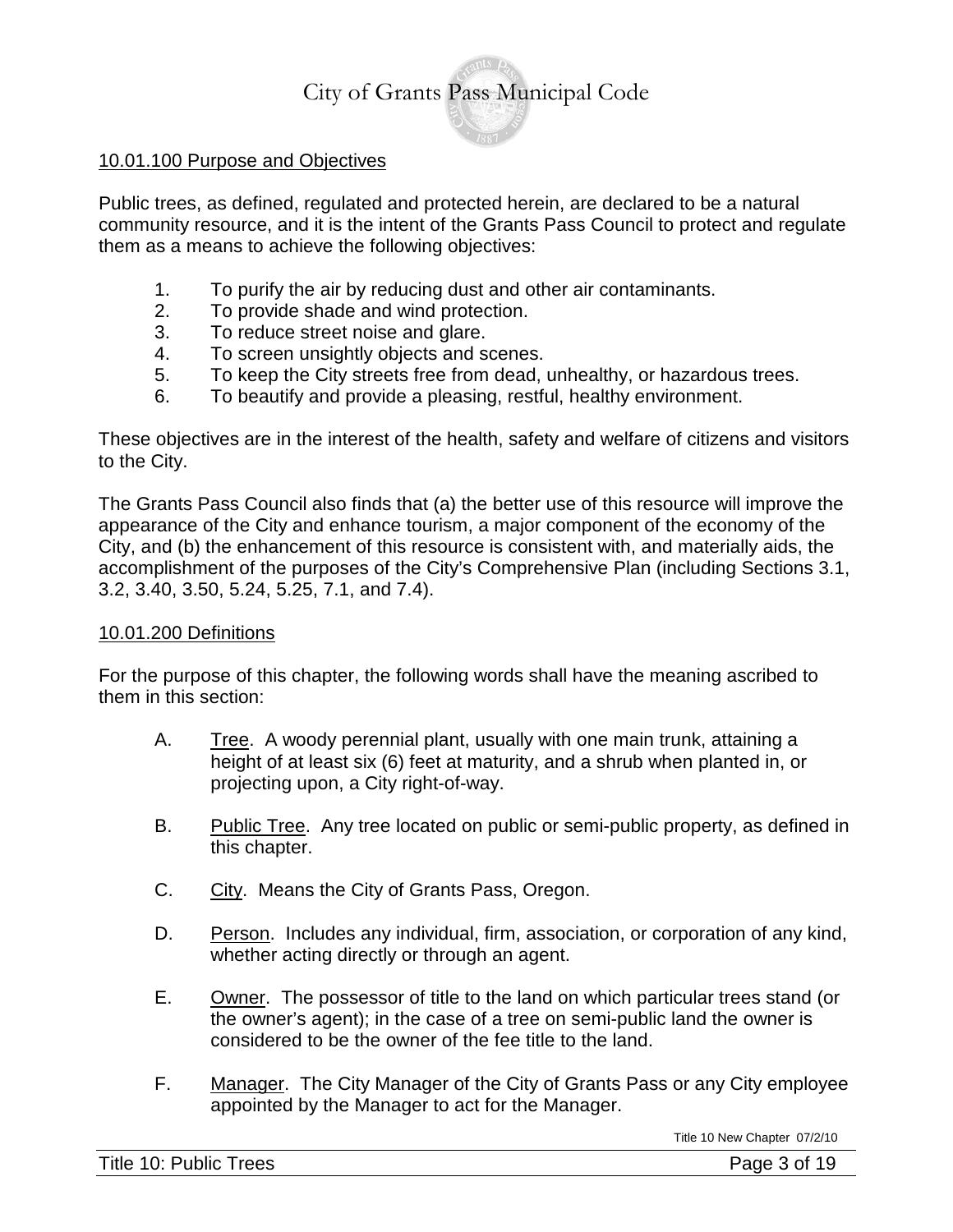- G. Public Property. Any property under the ownership of the City of Grants Pass.
- H. Semi-Public Property. Property on which the City of Grants Pass has (a) a right-of-way or other easement such that the City has the legal right to control or regulate the planting, care, and disposal of trees on such property, or (b) the right, pursuant to intergovernmental agreement, contract, lease, or law, to exercise control over the property, that is broad enough to encompass the planting, care and disposal of trees on such property.
- I. Topping. The severe cutting back of limbs to stubs larger than three inches in diameter within the tree's crown to such a degree so as to substantially remove the normal canopy.

#### 10.01.300 Authority of the Manager

- A. Regulation. The Manager shall have the authority to enforce this ordinance, including the planting, maintenance and removal of trees on public and semipublic property to preserve or enhance safety or aesthetics.
- B. Supervision. The Manager shall have the authority and it shall be his duty to supervise or inspect all work done under an Encroachment Permit issued in accordance with the terms of this ordinance.
- C. Conditions of Permit. The Manager shall have the authority to affix reasonable conditions to the granting of a permit in accordance with this Chapter.

#### 10.01.400 Permit Required

No person shall plant, set out, prune, root prune, remove, cut above ground, kill, or otherwise disturb any tree on public or semi-public property without first filing an application for, and procuring, a Public Tree Permit from the City Manager. The person receiving the permit shall abide by the standards adopted pursuant to Section 10.01.500 below.

Planting. The application required herein shall state (1) the number of trees to be planted or set out, (2) the location, size, species or variety of each tree and (3) such other information to allow a fair determination of whether a permit should be issued.

#### Removal and Replacement.

1. The application required herein shall list the reason(s) for requesting tree removal. The property owner shall bear the cost of removal and replacement of all trees removed and the costs of any public property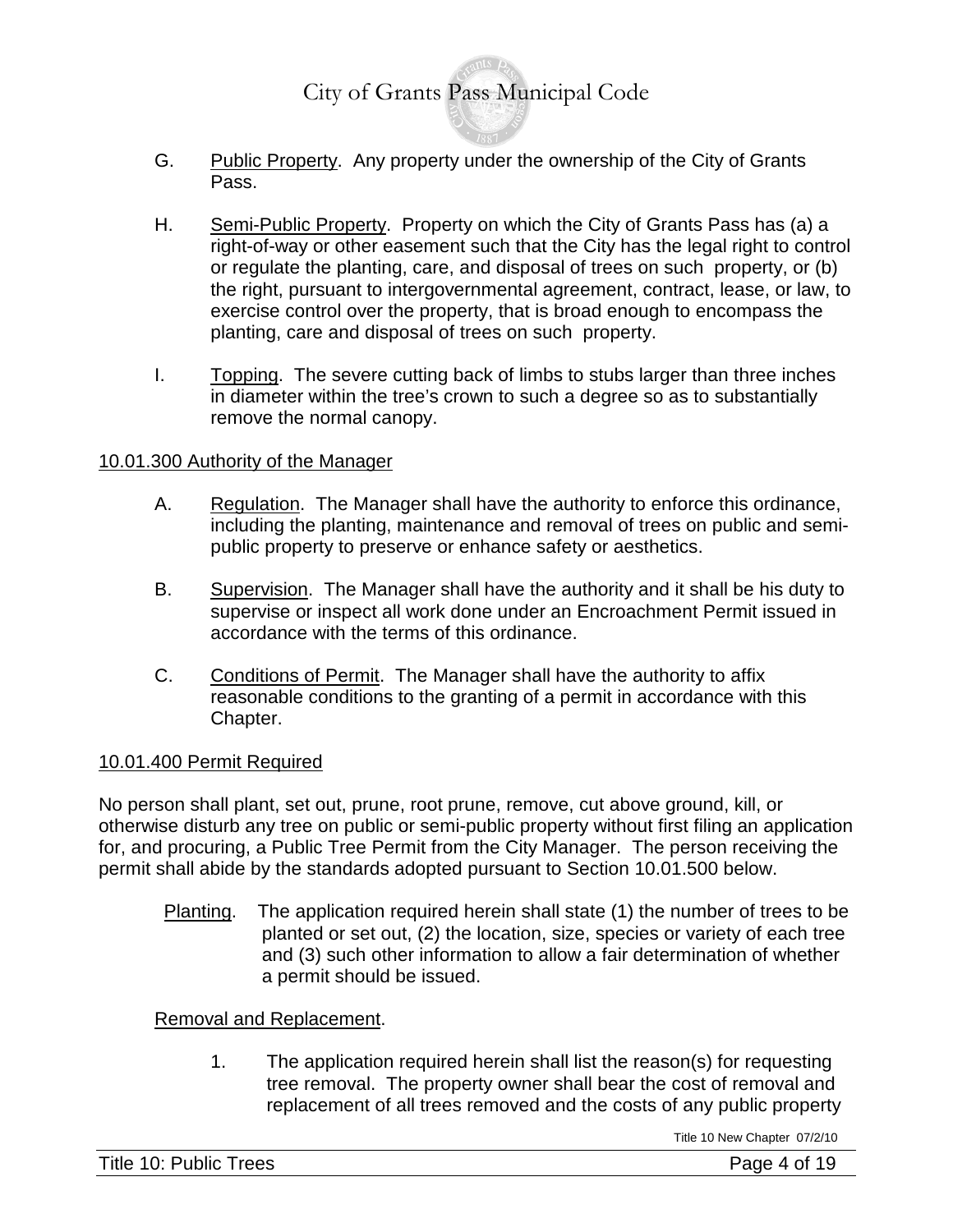damaged during removal or replacement. The tree(s) need not be replanted if such tree(s) is inconsistent with the easement.

- 2. Whenever it is necessary to remove a tree or trees from semi-public land in connection with the paving or widening of a street, the City shall replant such trees or replace them. This requirement will be satisfied if any equivalent number of trees are planted according to standards adopted pursuant to Section 10.01**.**500.
- 3. Trees may be removed or relocated in the following cases:
	- a. Trees which pose a safety hazard to pedestrian or vehicular traffic or unmanageably threaten or cause a disruption to public utilities service;
	- b. Trees which pose a safety hazard to building;
	- c. Trees which prevent physical ingress and egress to a building, lot or parcel of property;
	- d. Trees which prevent the development of a lot or parcel, or the physical use thereof;
	- e. Diseased trees which are a hazard to people, buildings, or other improvements on a lot or parcel, or to other trees;
	- f. Trees so weakened by age, storm, fire, ice, or other injury so as to cause danger to persons or property;
	- g. Dead trees;
	- h. Trees which are replaced by other trees within four months pursuant to a plan mutually approved by the property owner and the City;
	- i. Trees of the species listed in Section 10.01.600, if the property owner and the City agree to the removal.

#### 10.01.500 Standards

The Manager shall develop reasonable standards for the planting, maintenance and removal of trees to carry out the purposes of this ordinance. These standards will apply to trees within Grants Pass city limits on public or semi-public land. These standards may be amended as the need arises, by the Manager. The standards shall include, but not be limited to, the following: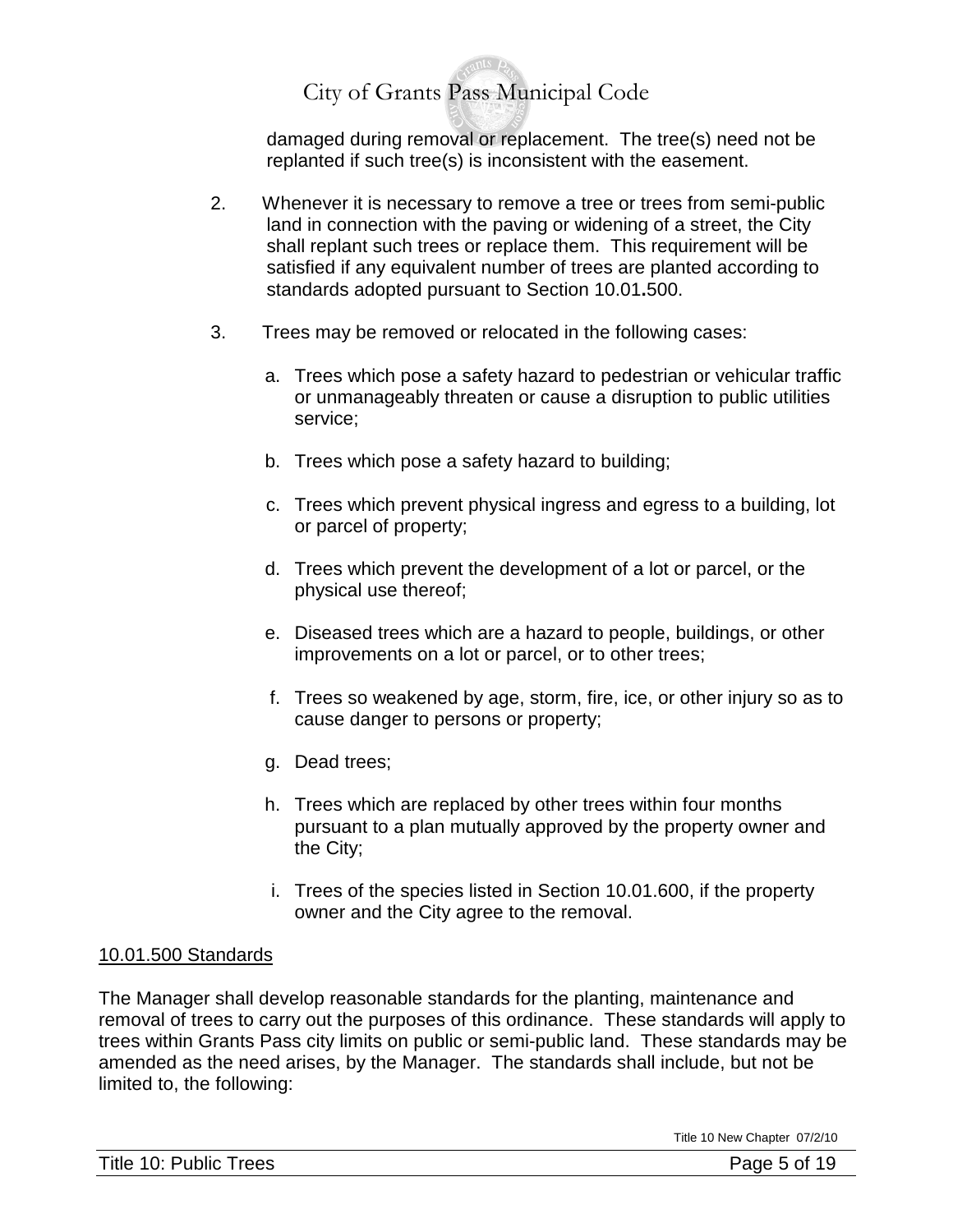- A. Acceptable tree species and varieties with information on the appropriate placement of each.
- B. Height clearances over streets, sidewalks, or other sections of the right-ofway.
- C. Sight clearances for traffic signs and signals, street lights, intersections and other traffic related fixtures.
- D. Utility clearances including, but not limited to, sewers, storm drains, curbs, sidewalks, driveway aprons, streets, power or telephone lines, fire hydrants and water meters.
- E. Circumstances requiring, and procedures for planting, care or removal of trees.

#### 10.01.600 Certain Trees Prohibited

No person shall plant in any semi-public area the following trees; poplar, willow, cottonwood, fruit trees, nut trees, or ailanthus (tree of heaven).

#### 10.01.700 Responsibility for Trees

Owner Tree Care. Trees on semi-public property, or those on private property affecting the use of public or semi-public property, are the responsibility of the owner of the land where the tree is rooted. With regard to such trees:

- 1. When such tree(s) become hazardous to person or property, it is the owner's responsibility to remove the hazard at the owner's expense;
- 2. Tree maintenance required for the protection and proper operation of public utilities, safe public use of rights-of-way, etc., shall be done in accordance with the standards adopted pursuant to Section 10.01.500. The consent of the owner need not be obtained; however, a reasonable attempt shall be made to notify the owner before work is begun.
- 3. Private Trees. No person shall have on his land a tree that constitutes a hazard to person or property.
- 4. Semi-Public Tree Care. The City shall have the right to plant, prune, maintain and remove trees in accordance with standards developed pursuant to Section 10.01.300, within the right-of-way of all streets, alleys, squares and public ground, as may be necessary to ensure public safety or to preserve or enhance the symmetry and beauty of such semi-public grounds.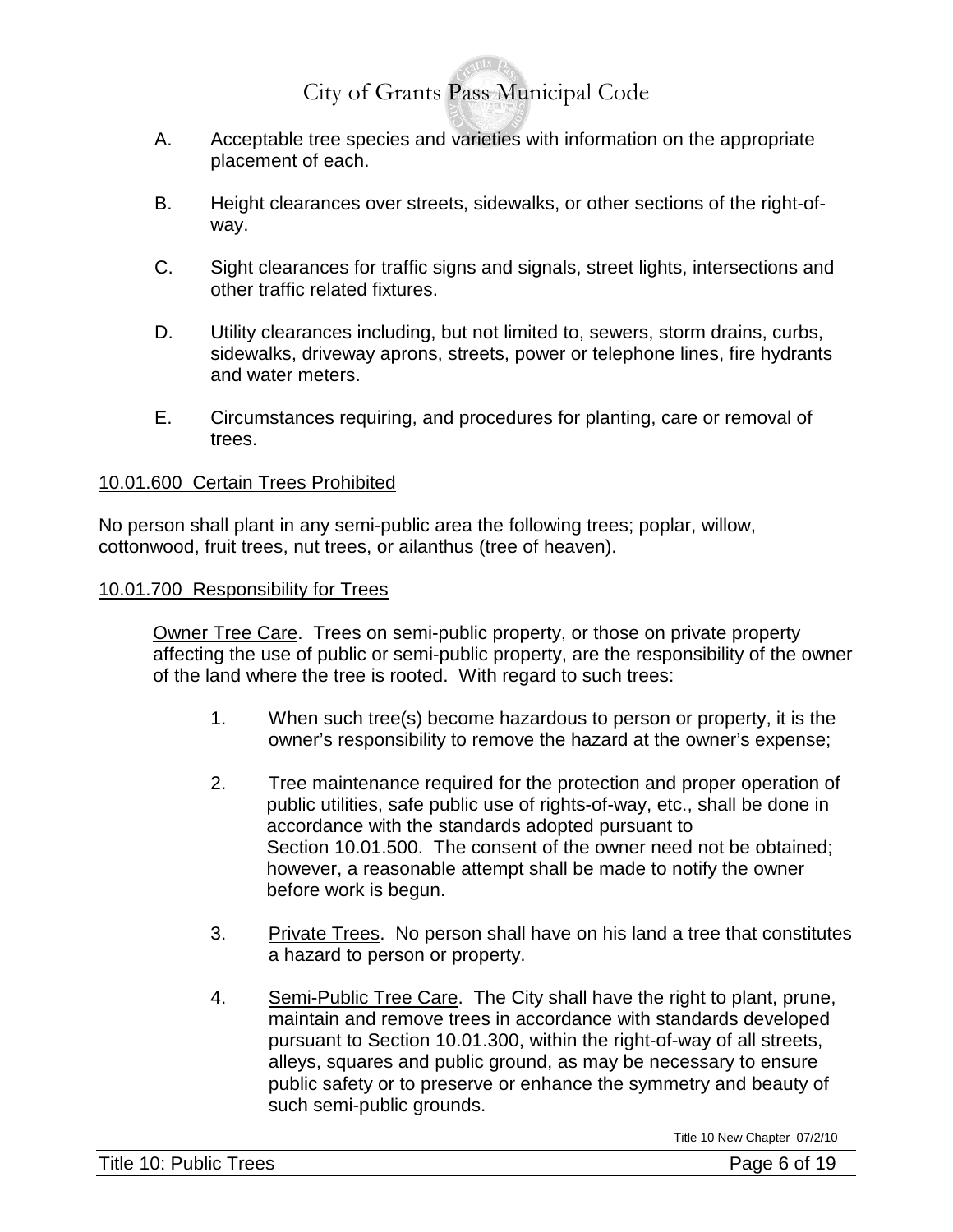#### 10.01.800 Protection of Trees on Public and Semi-Public Lands from Wanton, Malicious, and Negligent Harm

In relation to any tree or shrub on public or semi-public land, the following acts shall also be illegal:

To break, injure, mutilate, burn, kill, remove, or destroy any tree or shrub without authority to do so as set forth in this chapter;

To permit any toxic chemical, either solid or liquid, to pass, drain or be emptied on or about any such tree;

To knowingly permit any wire designed to carry electrical current to be attached to any tree, except as consistent with standards developed pursuant to Section 10.01.300;

To excavate any tunnel, ditch, or trench, or to lay any driveway, sidewalk or pavement through or across the root zone of any such tree, except as consistent with standards developed pursuant to Section 10.01.500;

To attach any wire, rope, cable, poster, sign, nail, or other fastener to such tree or shrub, except as consistent with standards developed pursuant to Section 10.01.500;

To place, deposit or store any stone, brick, sand, earth, or other material as to impede the passage of water, air and fertilizer to the roots of any such tree or shrub, except as consistent with standards developed pursuant to Section 10.01.500;

To move any building or other large object along any street in such a manner as to damage any such tree;

To build any structure, pavement, utility or other construction in violation of any provision of this ordinance;

To prevent, delay, or interfere with the Manager or any of his agents, engaging in or about the planting, maintenance, or removal of any tree or as authorized in this ordinance;

To top any tree on public or semi-public property, except in respect to trees severely damaged by storms or other causes, or certain trees under utility wires or other obstructions, where other pruning practices are impractical, as determined by the Manager in accordance with the standards developed pursuant to Section 10.01.500.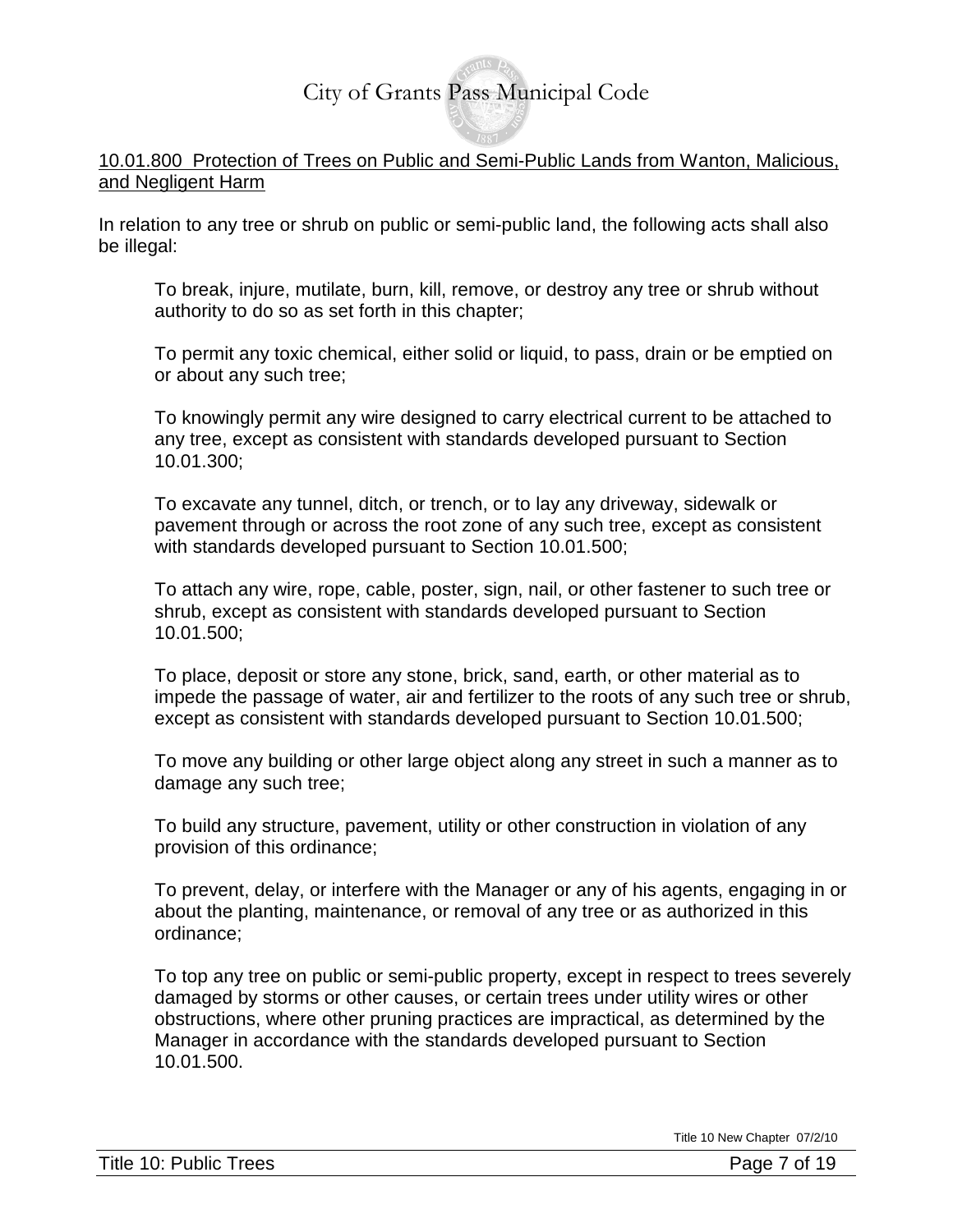#### 10.01.850 Stumps

Stumps of trees or shrubs on public or semi-public land are hereby declared to be a public nuisance and must be removed in accordance with the standards adopted pursuant to Section 10.01.500.

#### 10.01.900 Arborist Insurance

- A. It shall be unlawful for any person to engage in the business, occupation or profession of pruning, treating or removing trees in public or semi-public areas within the City limits of Grants Pass without being certified by the International Society of Arboriculture, and without first obtaining liability insurance. Liability insurance requirements shall be set forth by resolution. (Ord. 5517/Res. 5682 §2, 2010)
- B. The Arborist shall maintain on file with the City a Certificate of Insurance or proof of self-insurance acceptable to the City, certifying the coverage required above.

#### 10.01.925 Violation

Violating of Sections 10.01.400 through 10.01.990 constitutes an offense. Each day the violation is caused or allowed to exist constitutes a separate offense.

#### 10.01.950 Enforcement

- 1. The Manager or his duly authorized representative shall be charged with the enforcement of this ordinance.
- 2. A violation of any provision of this ordinance is declared to be a nuisance and may be treated as such by the City and by any court of competent jurisdiction.
- 3. Nuisances may be abated by any of the procedures set forth in Sections 5.12.140 through 5.12.200 of this Municipal Code.
- 4. In addition to (C) above, the City may impose fines in accordance with Title 1 of this Municipal Code, and may also seek judicial assistance through injunctive relief.

#### 10.01.975 Severance

If any part of this ordinance is declared invalid by court of competent jurisdiction, such decision shall be deemed to apply to that part only and shall not affect the validity of the ordinance as a whole or any part thereof other than the part declared invalid.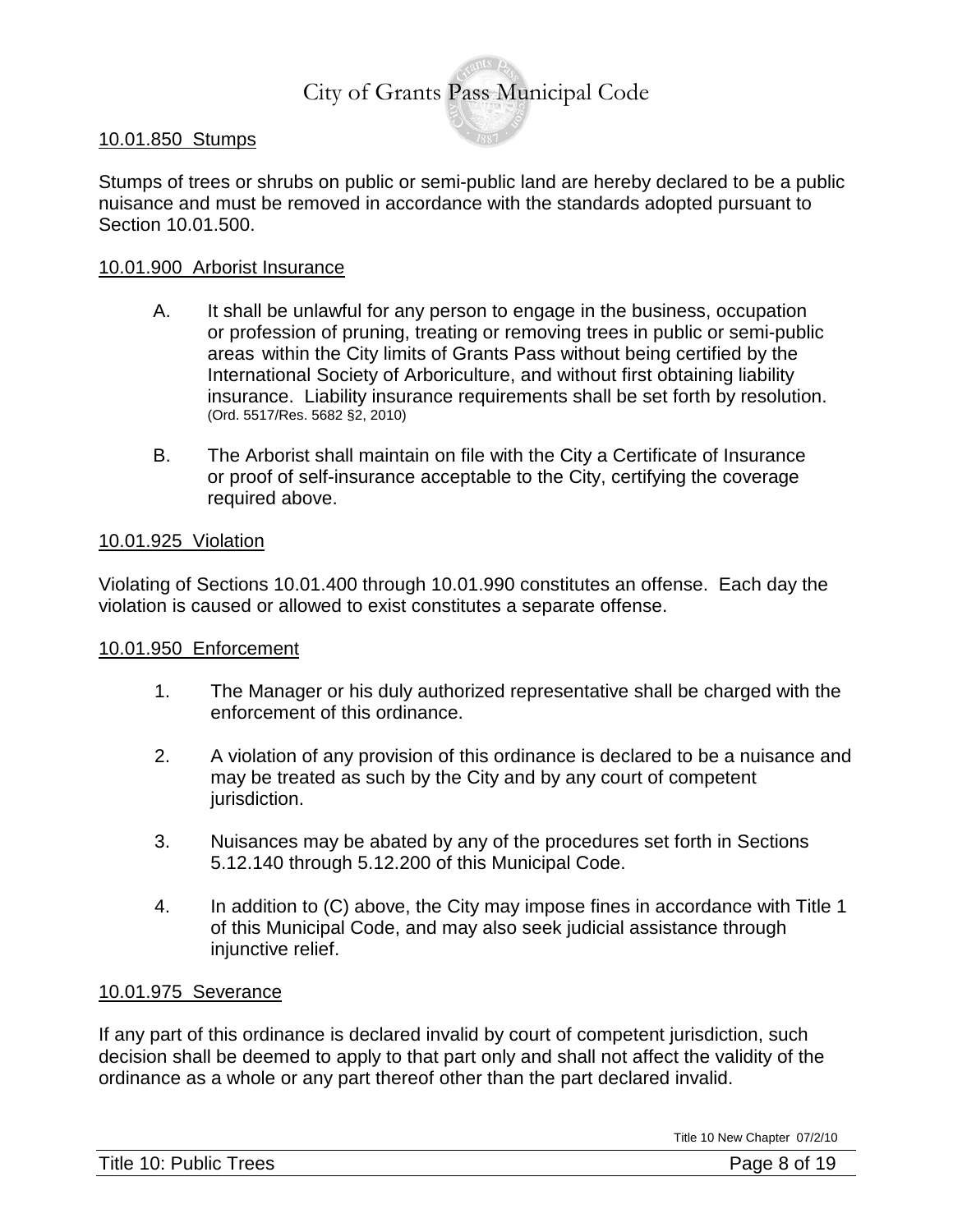### CHAPTER 10.02

#### HERITAGE TREES

#### Sections:

- 10.02.010 Purpose
- 10.02.020 Applicabilit[y](http://www.ci.santa-cruz.ca.us/pr/parksrec/TreePrograms/treeord.html#010#010)
- 10.02.030 [Definitions](http://www.ci.santa-cruz.ca.us/pr/parksrec/TreePrograms/treeord.html#010#010)
- 10.02.040 [City Manager Powers and Duties](http://www.ci.santa-cruz.ca.us/pr/parksrec/TreePrograms/treeord.html#020#020)
- 10.02.050 [Committee Powers and Duties](http://www.ci.santa-cruz.ca.us/pr/parksrec/TreePrograms/treeord.html#030#030)
- 10.02.060 [Prohibited Activities](http://www.ci.santa-cruz.ca.us/pr/parksrec/TreePrograms/treeord.html#050#050)
- 10.02.070 [Tree Pruning Permits](http://www.ci.santa-cruz.ca.us/pr/parksrec/TreePrograms/treeord.html#060#060)
- 10.02.080 Tree Removal Permits
- 10.02.090 Criteria For Approval of Tree Removal Permit
- 10.02.100 Regulated Trees on Development Sites
- 10.02.110 Hazard Tree Removal Permit
- 10.02.120 Emergencies
- 10.02.130 Topping Permit
- 10.02.140 [Mitigation Requirements for Removal of Regulated Trees](http://www.ci.santa-cruz.ca.us/pr/parksrec/TreePrograms/treeord.html#100#100)
- 10.02.150 Appeal Procedures.
- 10.02.160 Heritage Tree Designation
- 10.02.170 Violations
- 10.02.180 Recognition of Heritage Trees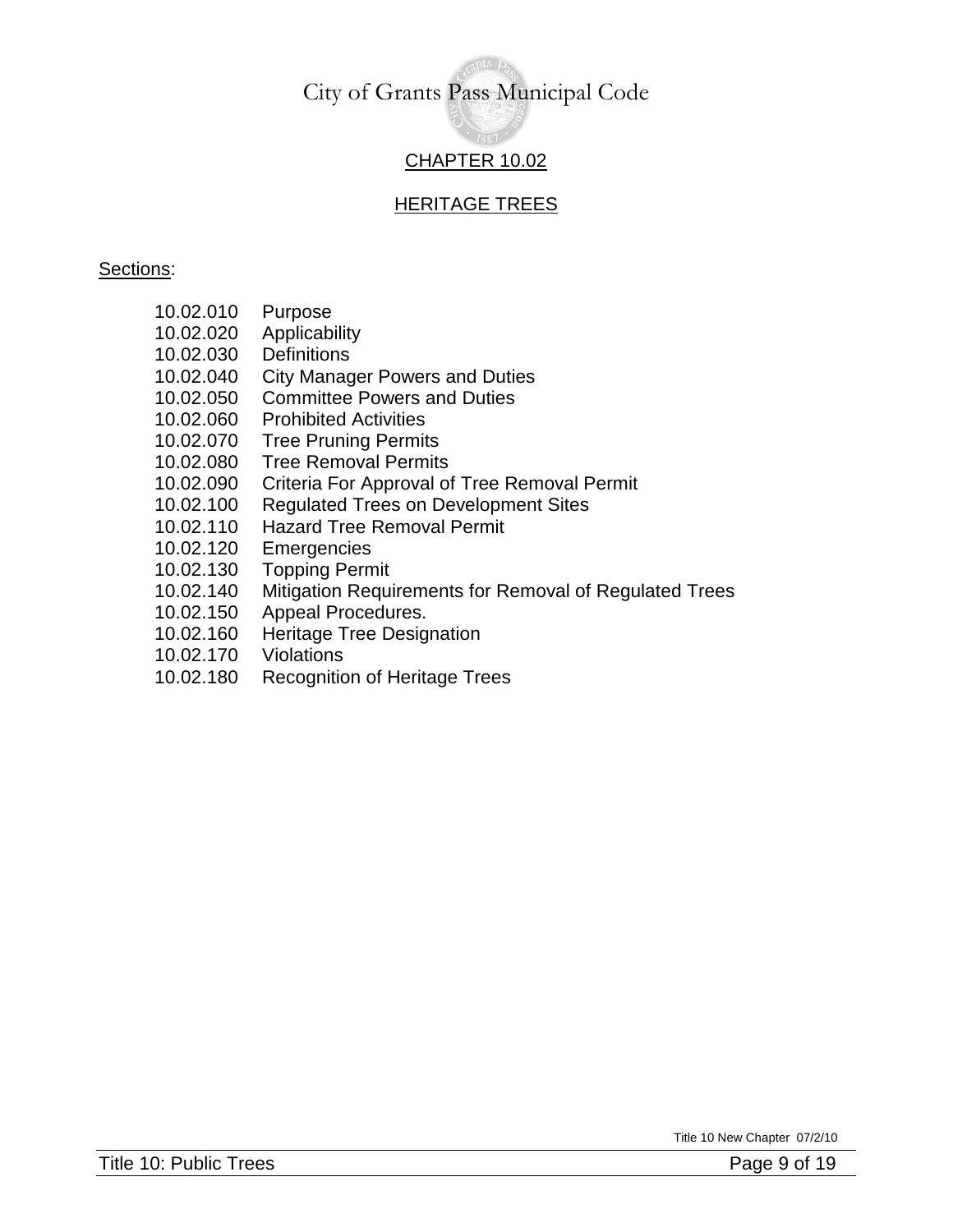#### 10.02.010 Purpose

The purpose of this chapter is to recognize, foster appreciation and provide for protection of Heritage Trees.

#### 10.02.020 Applicability

The requirements of this chapter shall apply to any tree designated as a Heritage Tree by City Council, whether located on public or private property.

#### 10.02.030 Definitions

For the purpose of this chapter, the following words shall have the meaning ascribed to them in this section:

- A. Arborist: A person who has met criteria for certification from the International Society of Arboriculture and maintains his or her accreditation.
- B. City Manager: The City Manager of the City of Grants Pass, or his/her designee.
- C. Committee: The City of Grants Pass Urban Tree Advisory Committee.
- D. Damage: Any action undertaken which alters the existing state of any Heritage Tree in any way. This shall include, but is not limited to, the cutting, topping, girdling, or poisoning of any Heritage Tree, any trenching or excavating at or within the drip line of any Heritage Tree, or any action which may cause death, destruction or injury to any Heritage Tree, or which places any Heritage Tree in jeopardy or in an irreversible state of decline.
- E. Diameter at breast height or DBH: The diameter of the tree trunk, at its maximum cross section, measured 54 inches (4.5 feet) above original ground level on the uphill side of the base of the trunk.
- F. Drip line: An imaginary vertical line extending downward from the outermost tips of a tree's branches to the ground.
- G. Heritage Tree: Any tree or stand of trees designated by resolution of the City Council to be of significant community benefit due to age, size, species, horticultural quality or historical value;
- H. Pollarding: Cutting a tree back to the trunk, or nearly to the trunk, so as to produce a dense mass of new shoots.
- I. Prune: The cutting, trimming, detaching, separating or removing of any part of a Heritage Tree, including the root structure, with the exception of the following:
	- (1) The cutting, trimming, detaching, separation or removal of branches having a diameter of 3 inches or less at all points, and located at 10 feet or less above grade, shall be considered routine maintenance and not pruning;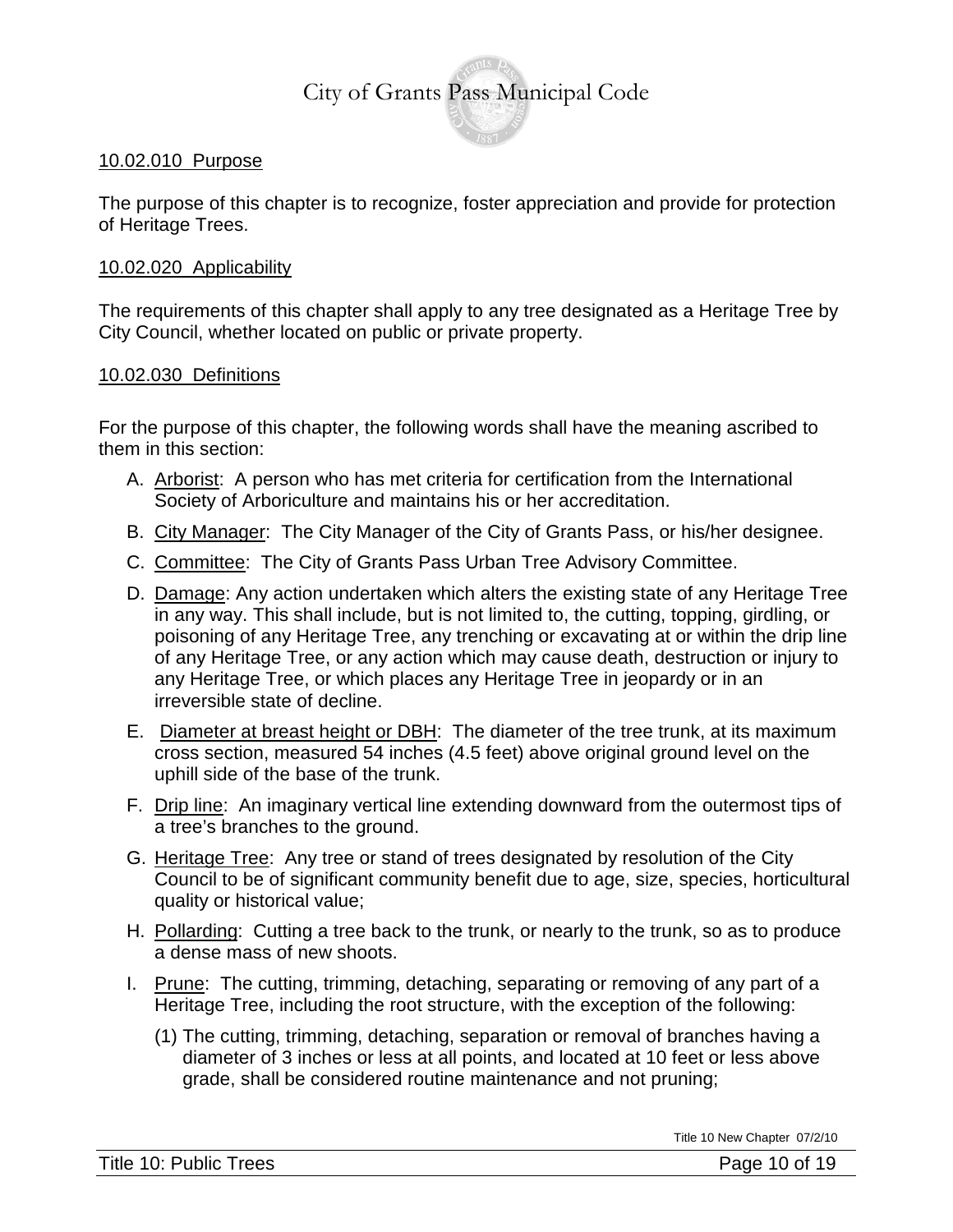- (2) Any cutting, trimming, detaching, separation or removal exceeding one-quarter (1/4) of the tree structure, on a single occasion or cumulatively, shall constitute removal.
- J. Removal: The physical removal of any Heritage Tree, including any cutting, trimming, detaching, separation or removal exceeding one-quarter (1/4) of the Heritage Tree structure on a single occasion or cumulatively, or causing the death or destruction of any Heritage Tree, through damaging, poisoning or other direct or indirect action.
- K. Superintendent: The superintendent of parks and recreation of the City of Grants Pass, or his/her designee.
- L. Topping: The severe cutting back of a tree's limbs and / or trunk to stubs 3 inches or larger in diameter within the tree's crown to such a degree so as to remove the natural canopy and disfigure the tree.
- M. Tree: Any perennial plant or grove of perennial plants having a self-supporting woody main stem or trunk usually characterized by the ability to grow to considerable height and size and the development of woody branches at some distance above the ground.
- N. Utility: A public utility or private utility and includes any pipeline corporation, gas corporation, electrical corporation, telephone, telegraph or other communications corporation, water corporation, or sewer system, the services of which are performed for, or the commodity delivered to, the general public or any portion thereof.

#### 10.02.040 City Manager Powers and Duties

The City Manager shall be responsible for administering and enforcing this chapter. The City Manager shall have the following powers and duties:

- A. Grant or deny permit applications in accordance with this chapter;
- B. Maintain the City's Heritage Tree records, including a list, description and map of the City's designated Heritage Trees;
- C. Provide technical information to assist owners in maintaining trees on private property;
- D. Review all development and construction plans for the purpose of determining their negative impact on Heritage Trees;
- E. Order the emergency alteration or removal of hazardous Heritage Trees when they are found to pose a threat to other trees or to the community in general, in accordance with Section 10.02.120 of this chapter;
- F. Make recommendations to the Urban Advisory Tree Committee pertaining to the management of the City's Heritage Trees;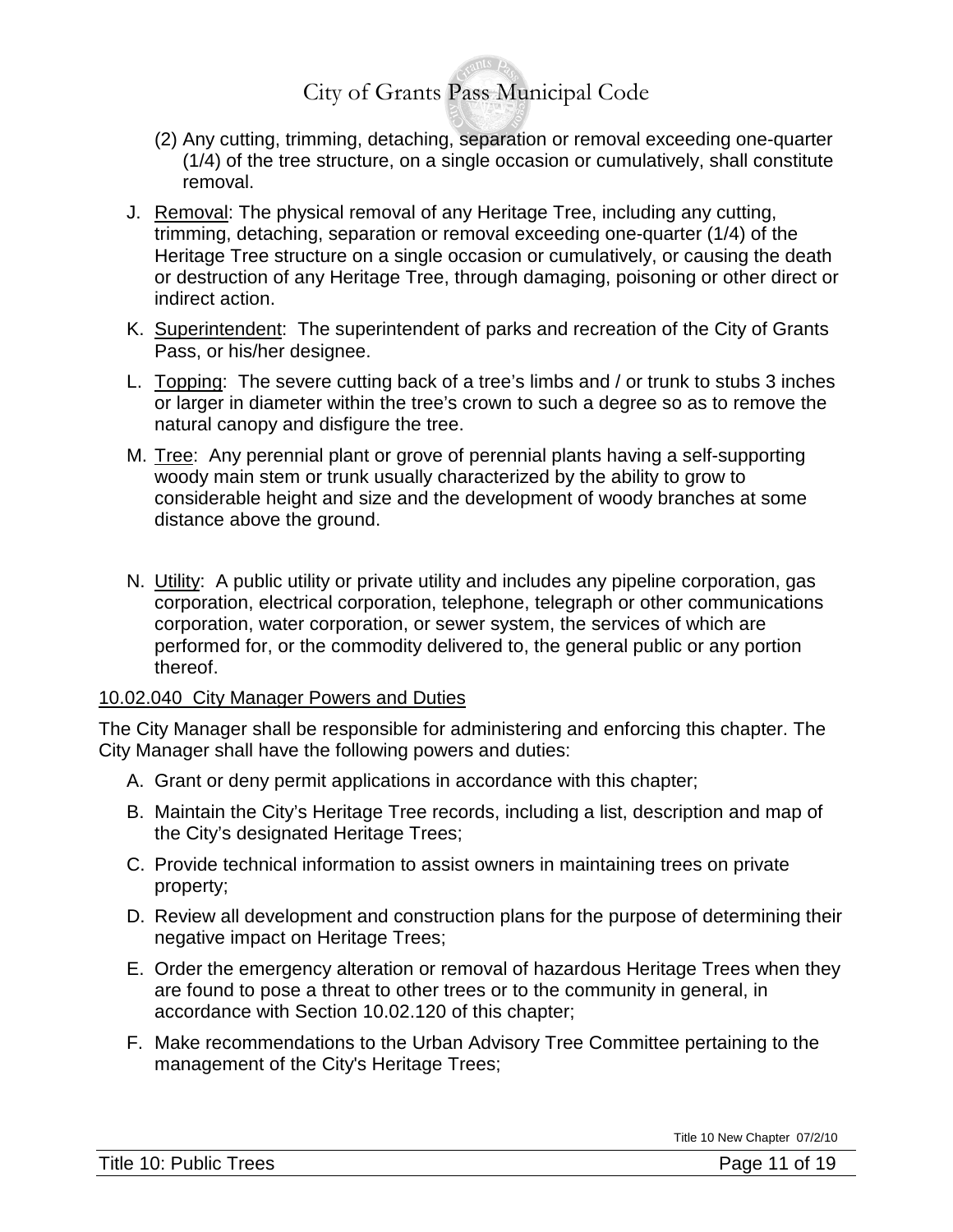G. Determine mitigation requirements for approved and unapproved alterations, damage or removal of Heritage Trees in accordance with the mitigation requirements established by this chapter.

#### 10.02.050 Committee Powers and Duties

The Urban Tree Advisory Committee shall have the following powers and duties:

A. Make recommendations to the City Council concerning policies, programs and decisions relating to the City's Heritage Trees.

#### 10.02.060 Prohibited Activities

No person shall allow to exist any condition which may be harmful to any Heritage Tree, including but not limited to any of the following:

- A. Existence of any tree, Heritage or otherwise, that is irretrievably infested or infected with insects, disease, or any other condition detrimental to the health of the tree and the urban forest;
- B. Filling up the ground area at or within the drip line of any Heritage Tree so as to shut off air, light or water from its roots;
- C. Piling building materials, parking equipment, or pouring over the ground area beneath the tree canopy any substance which may be detrimental to the health of any Heritage Tree;
- D. Posting any sign, poster, notice or similar device on any Heritage Tree;
- E. Driving metal stakes into the Heritage Tree or its drip line for any purpose other than supporting the Heritage Tree;
- F. Causing a fire to burn near any Heritage Tree.
- G. Topping of a Heritage Tree without an approved topping permit from the City in accordance with this section.
- H. Pruning of a Heritage Tree, including any excavating within the drip line, without an approved Tree Pruning Permit from the City in accordance with this chapter.
- I. Removal of a Heritage Tree without an approved Tree Removal Permit from the City in accordance with this section.

#### 10.02.070 Heritage Tree Pruning Permits

- A. No person shall prune a Heritage Tree without first obtaining a permit in accordance with this section.
- B. Prior to performing any work requiring a permit as set forth in subsection (A) of this section, all persons shall submit a permit application to the City. The permit application shall include the address and map and tax lot number of the subject property where the pruning will occur.
- C. Tree Pruning Permits shall be issued over-the-counter, on the same business day as the permit application is received by the City, unless the permit is required for work done in conjunction with a building permit or development permit.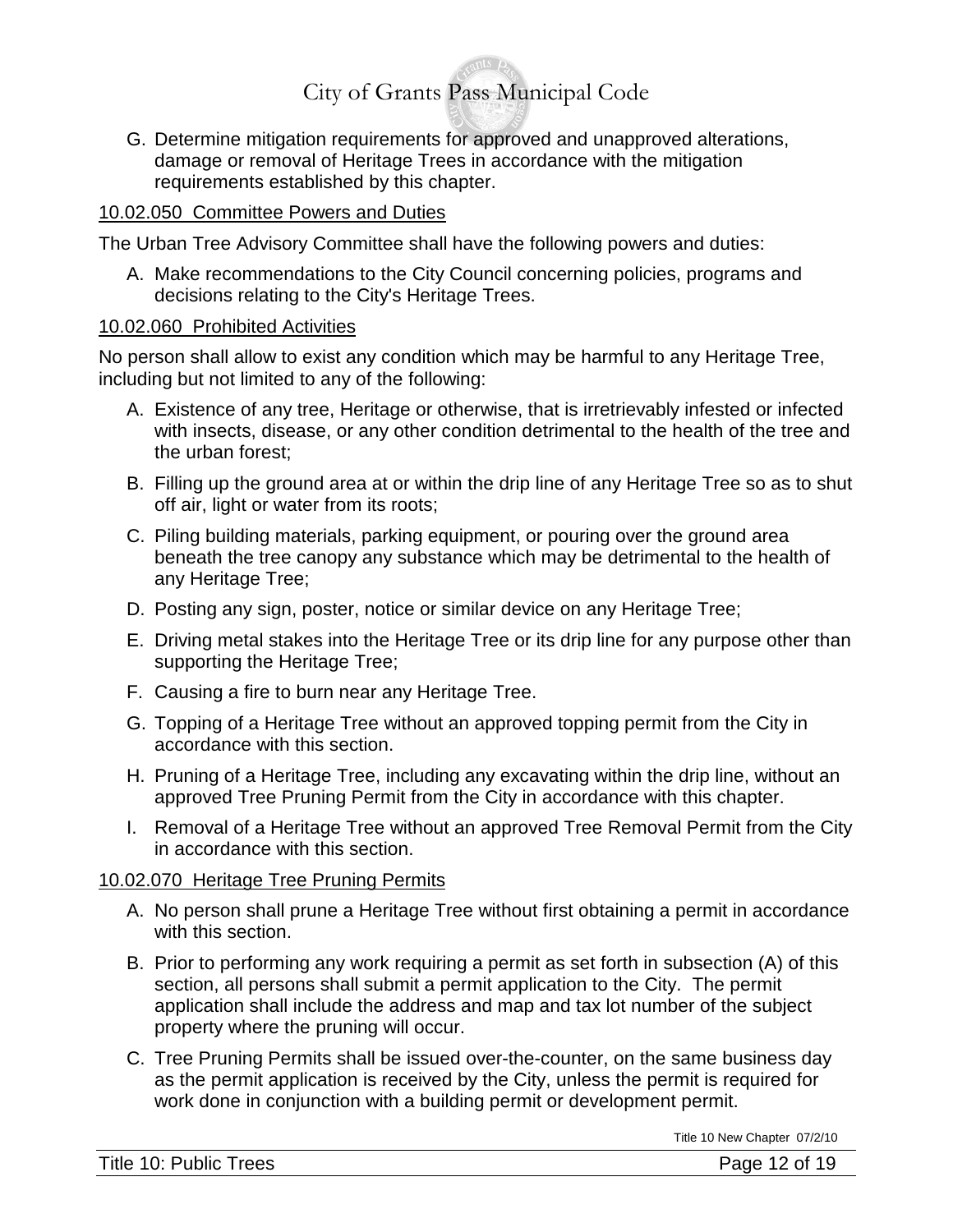- D. Work shall be performed by an arborist or under the supervision of an arborist.
- E. Any excavation within the drip line of a Heritage Tree shall require a pruning permit.
- F. Pollarding is not permitted, except for trees that have undergone pollarding in the past for which routine pollarding is necessary to maintain the health of the tree.

#### 10.02.080 Heritage Tree Removal Permits

- A. No person shall perform any work on or near a Heritage Tree that would constitute removal of the tree without first obtaining a permit in accordance with this section, unless removal is performed under an approved Hazard Tree Removal Permit or through the Emergencies procedure outlined below.
- B. Prior to performing any work requiring a permit as set forth in subsection (A) of this section, all persons shall submit a permit application to the City. The permit application shall include all of the following:
	- (1) A site map of the property (including address and map and tax lot number) depicting the number, species, size, and location of each subject Heritage Tree.
	- (2) A statement detailing the specific work being proposed and the reason for the requested action.
	- (3) Proposed mitigation measures.
- C. Within ten (10) business days of the date the permit application is received by the City, the City Manager shall make written findings of fact upon which he/she shall grant the permit, conditionally grant the permit specifying mitigation requirements, deny the permit, or allow a portion of the proposed work outlined in the permit application to be done. The decision shall be based on the Criteria found in Section 10.02.090 of this chapter.
- D. In certain instances, the applicant may be required to submit a report prepared by an arborist.
- E. The decision of the City Manager shall be final unless appealed to the City Council by the permit applicant pursuant to Section 10.02.150.

#### 10.02.090 Criteria For Approval of Heritage Tree Removal Permit

An applicant for a Tree Removal Permit shall demonstrate that all of the following criteria are satisfied.

- A. The Heritage Tree(s) is proposed for removal to allow for the installation of a utility, or to construct development approved or allowed pursuant to the Grants Pass Development Code. The City Manager may require the building footprint of the development to be staked to allow for accurate verification of the permit application, and where reasonable, may require minor development alterations when it can be demonstrated that said alterations could save or increase the likelihood of survival of a Heritage Tree(s).
- B. Removal of the Heritage Tree(s) will not have a significant negative impact on erosion, soil stability, flow of surface waters, or protection of adjacent trees.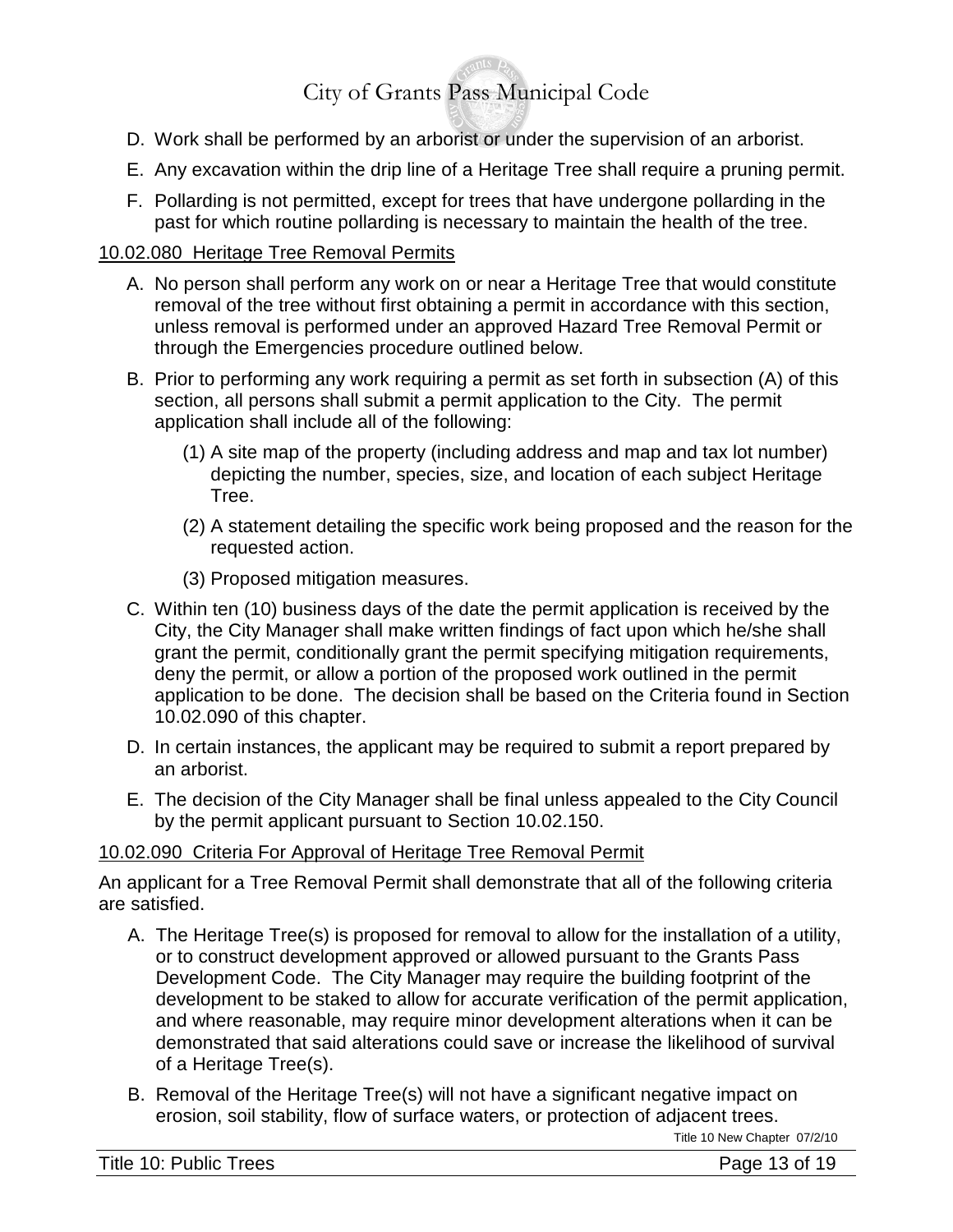- C. Removal of the Heritage Tree is not for the main purpose of providing or enhancing views, or to eliminate the nuisance of maintenance such as leaf removal.
- D. The Heritage Tree is not located within a protected area such as a wetland or riparian setback except where such removal is in compliance with (A) above.
- E. Mitigation is provided in accordance with Section 10.02.140. Mitigation requirements shall be a condition of approval of the permit.

#### 10.02.100 Heritage Trees on Development Sites

- A. Applications for building permits or development permits on sites containing Heritage Trees shall be reviewed to ensure that Heritage Trees are preserved, or that pruning or removal is done in compliance with the provisions of this section.
- B. A Tree Removal Permit or Tree Pruning Permit that is required as part of an application for building permit or development permit may be applied for and reviewed as a concurrent application.
- C. No building permit or development permit shall be approved for a site(s) containing a Heritage Tree(s) without an approved Tree Removal Permit or Tree Pruning Permit, unless it is demonstrated that all work will take place outside of the drip line of the Heritage Tree(s), and that the Heritage Tree(s) will be protected throughout development.
- D. Heritage Trees to be preserved on a development site shall be protected throughout development. The protection shall include the use of fencing to protect the tree out to the drip line, with no removal or addition of soil or other materials within the drip line area. Protective fencing shall be flush with the initial undisturbed grade, and shall be installed prior to any development activities, including but not limited to clearing, grading, excavation or demolition work. Protective fencing shall be removed only after completion of all construction activity. Unauthorized removal of protective fencing prior to the completion of construction activity shall constitute a violation of this chapter.
- E. Any excavation, including removal or addition of soil or other materials, within the drip line area of a Heritage Tree shall require an approved Pruning Permit in accordance with the provisions of this Chapter.
- F. It is the intent of this section to supplement, and not replace, Development Code requirements for significant tree preservation on development sites. The provisions of this chapter shall be applied in addition to any significant tree preservation requirements.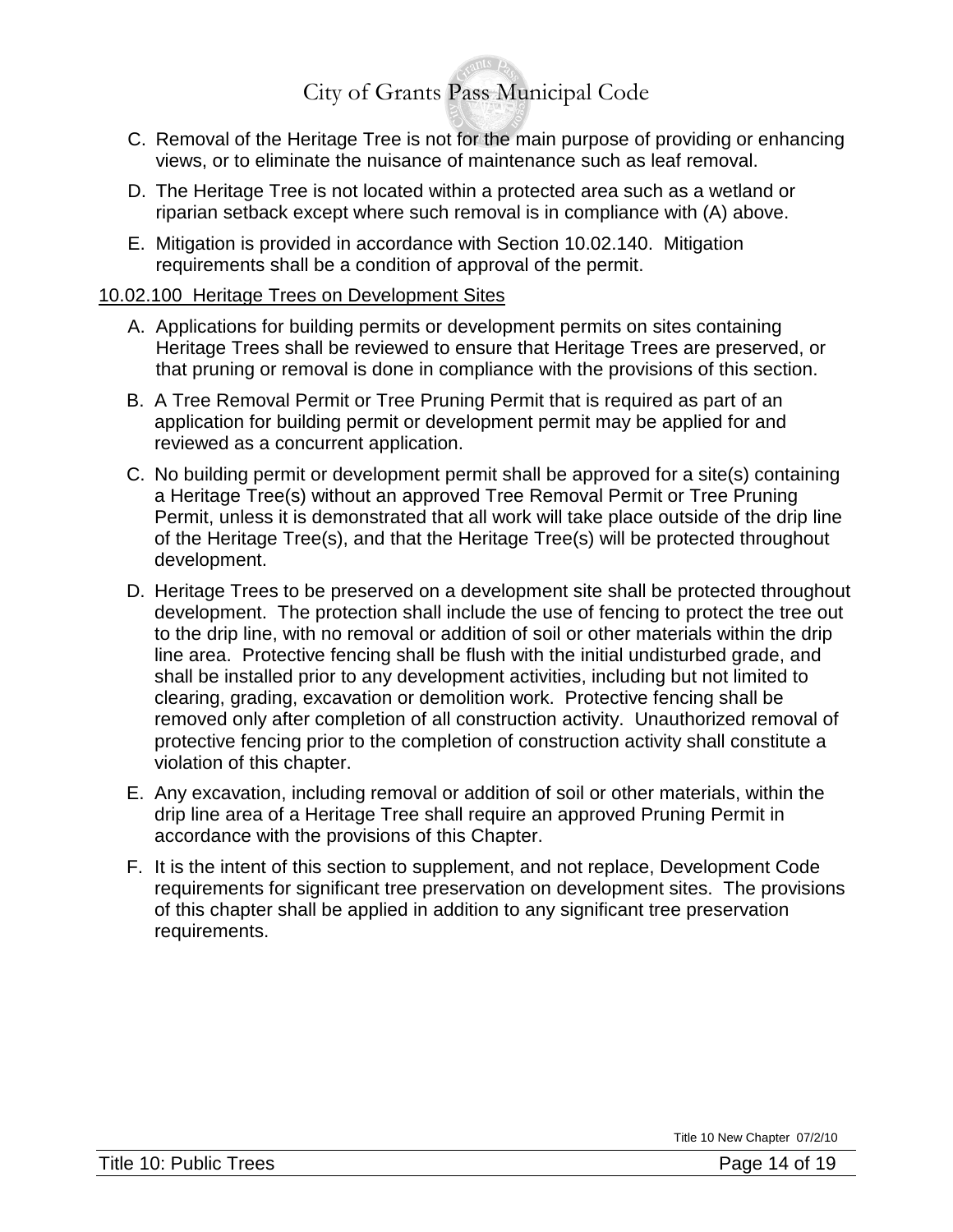#### 10.02.110 Hazard Tree Removal Permit

The City shall issue a Hazard Tree Removal Permit for a Heritage Tree if the applicant demonstrates that the tree is a hazard and warrants removal.

- A. A hazard tree is a tree that is cracked, split, leaning or physically damaged to the degree that it is clear that it is likely to fall and injure persons or property, or a tree that is dead or diseased.
- B. The City may require the applicant to submit an arborist's report confirming the hazard potential or health condition of the tree, along with an analysis of alternative methods to alleviate the hazard or health condition without removal.
- C. Mitigation is required for hazard tree removal in accordance with Section 10.02.140. Mitigation requirements shall be a condition of approval of the permit.

#### 10.02.120 Emergencies

In the event of an emergency whereby immediate action is required because of disease or because of danger to life or property, a Heritage Tree may be pruned, altered or removed by order of the City Manager, Superintendent, or a responsible member of the police, fire or public works department. If not the City Manager, the person ordering the pruning, alteration or removal shall file a comprehensive report immediately thereafter with the City Manager. The City Manager shall prepare the report if he or she orders the pruning, alteration or removal. The City Manager shall forward copies of the report to the Committee and City Council for their information.

#### 10.02.130 Topping Permit

- A. A topping permit may be issued only if the following apply:
	- (1) A utility, public agency or other person who routinely tops trees in furtherance of public safety, may apply for a topping permit pursuant to this section based upon an arborist or forester report establishing a methodology for topping in compliance with this subsection.
	- (2) Heritage Trees under utility wires may be topped only where other pruning practices would endanger the public's safety and welfare. Generally, Heritage Trees under utility wires shall be pruned to grow around utility wires.
- B. The City, in granting approval for tree removal in an open space or undeveloped area, may allow a tree to be topped to a designated height in order to maintain a "snag" for wildlife habitat.
- C. A permit obtained for Heritage Tree pruning shall not authorize topping unless said tree cutting permit specifically authorizes such action.

#### 10.02.140 Mitigation Requirements for Removal of Heritage Trees

Any person who has obtained an approved conditional Heritage Tree Removal Permit or Hazard Tree Removal Permit shall be required to mitigate said removal in accordance with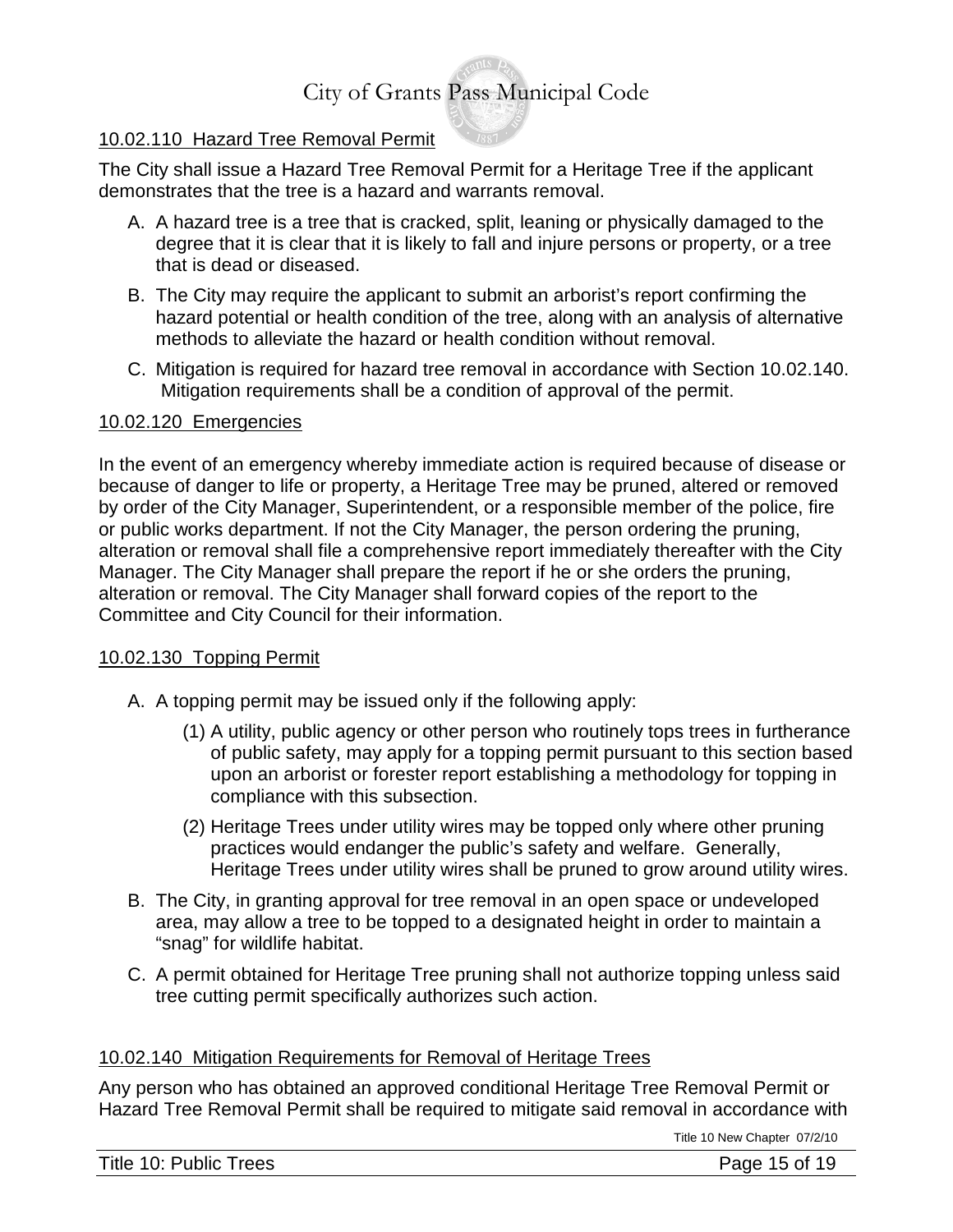the following:

- A. The applicant shall plant a minimum of one (1) replacement tree for each tree removed. The replacement tree shall be chosen from the approved large street tree list outlined in the Development Code. The height and caliper of the tree shall be based on the applicable zoning district of the property provided in the Development Code. Alternative large tree species may be planted when approved by the City Manager.
- B. Replacement trees shall be planted on the subject property from which the tree was removed, unless the City determines there is insufficient available space on the subject property. If there is insufficient space on the subject property, then replacement trees required in subsection (a) shall be planted on other property in the applicant's ownership or control within the City or Urban Growth Boundary, in an open space tract that is part of the same subdivision as the subject property, or in a City-owned or dedicated open space or park. Such mitigation planting is subject to the approval of the authorized property owners. If planting on City-owned or dedicated property, the City may specify the species of the tree. Nothing in this section shall be construed as an obligation of the City to allow trees to be planted on City-owned or dedicated property.
- C. Replacement trees shall be inspected by the City upon planting to ensure a reasonable likelihood of long-term survival.

#### 10.02.150 Appeal Procedure

The applicant for a Heritage Tree Removal Permit or Hazard Tree Removal Permit that has been denied by the City Manager may appeal the City Manager's decision to the City Council in accordance with the following provisions:

- A. A written notice of appeal, together with the appropriate fee as set forth by City Council resolution, must be received by the City Manager not later than ten business days following the date of the decision from which such appeal is being taken.
- B. The appellant shall state the basis for the appeal and shall specifically cite which provision of this chapter is relied upon to support the appellant's contention that the City Manager acted in error. The appeal must be signed by the appellant or appellant's representative, and must set forth the mailing address to which the City Manager may direct notice of a hearing.
- C. Upon receipt of the appeal the City Manager shall schedule the matter for a public hearing at the next regularly scheduled City Council meeting, but not sooner than ten business days after receipt.
- D. Notice of the public hearing shall be sent by first class mail to the permit applicant and appellant at least five calendar days prior to the meeting.
- E. The City Council shall make findings of fact on which it bases its action. The City Council may conditionally grant the permit specifying mitigation measures, deny the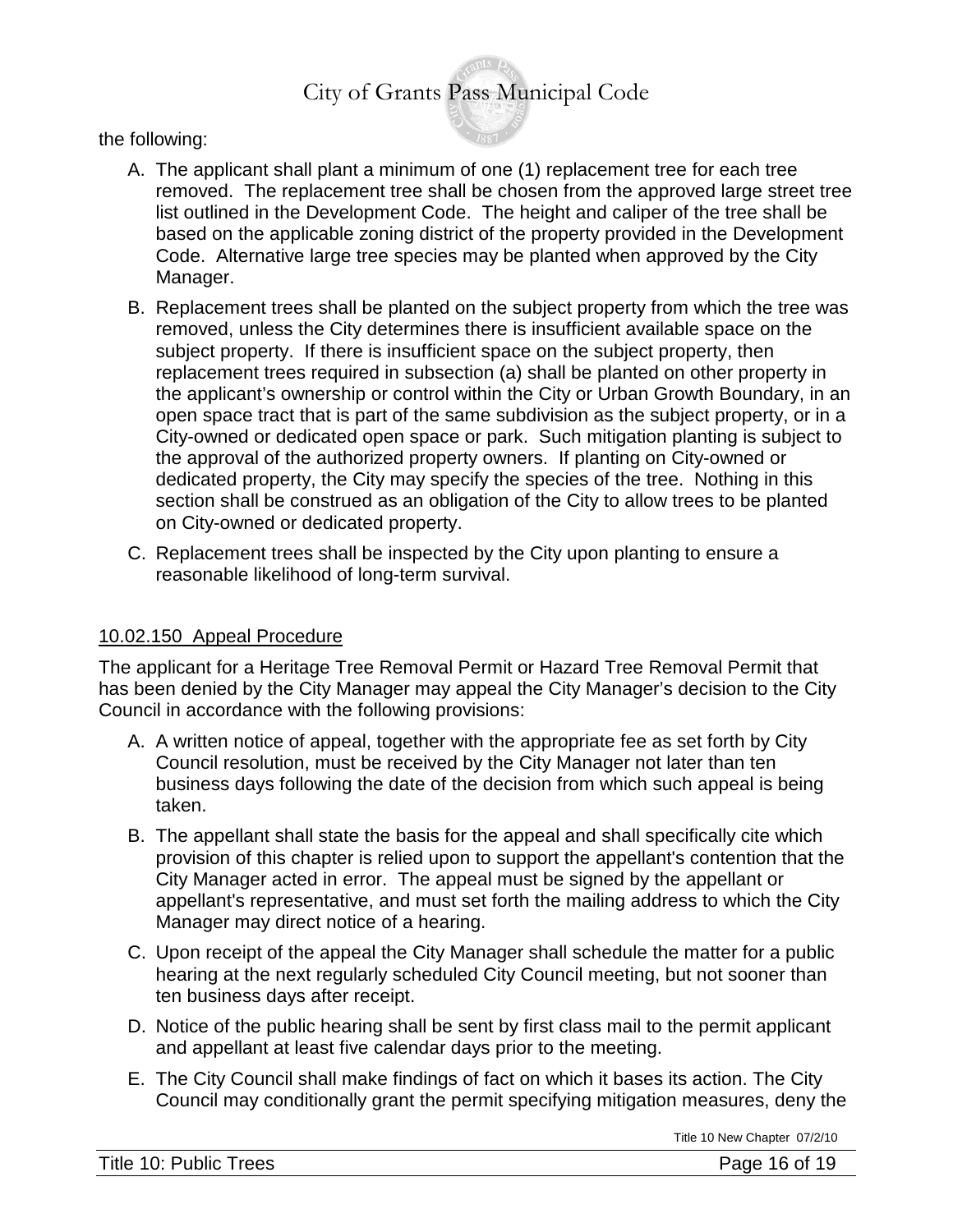permit or allow a portion of the proposed work outlined in the permit application to be done.

- F. The City Council shall direct the City Manager to issue any permit granted by the City Council pursuant to this section.
- G. Permit applications denied by City Council on appeal shall not be considered for reapplication for a period of one year from the date of the City Council's decision, unless:
	- (1) There is a significant decline in the health of the subject Heritage Tree as certified by an arborist; and
	- (2) Said decline in health has not been caused by the applicant or any person associated with the applicant.

#### 10.02.160 Heritage Tree Designation

The following process shall apply for the designation of a Heritage Tree.

- A. Nomination.
	- (1) Any person may nominate a particular tree or trees as a Heritage Tree. If the proposed Heritage Tree is located on property other than City property or public right-of-way under City or County jurisdiction, the nomination shall be submitted by the property owner or accompanied by the property owner's written consent. If the proposed Heritage Tree is located on City property or public right-of-way under City or County jurisdiction, the nomination shall be submitted to the City Manager or County Public Works Director, as appropriate, for consent.
	- (2) Nomination shall be made on such form as required by the City Manager. The nomination form shall include a narrative explaining why the tree qualifies for Heritage Tree status and the written consent of the property owner as described in Subsection (1) above.
- B. Review Process.
	- (1) The Urban Tree Advisory Committee shall review all Heritage Tree nominations at a public meeting. Notice of the meeting shall be provided to the nominating applicant and the property owner, unless the nominated tree is located on public right-of-way under City or County jurisdiction, in which event notice shall be given to the respective City Manager or County Public Works Director.
	- (2) Staff shall prepare a report for the Urban Tree Advisory Committee analyzing whether the tree complies with the requirements for designation.
	- (3) After considering the staff report and any testimony by interested persons, the Urban Tree Advisory Committee shall make a recommendation to City Council as to the whether the tree should be designated as a Heritage Tree. The recommendation shall be based on the following criteria:
		- a. The tree or stand of trees is of significant community benefit due to age, size, species, horticultural quality or historical value; and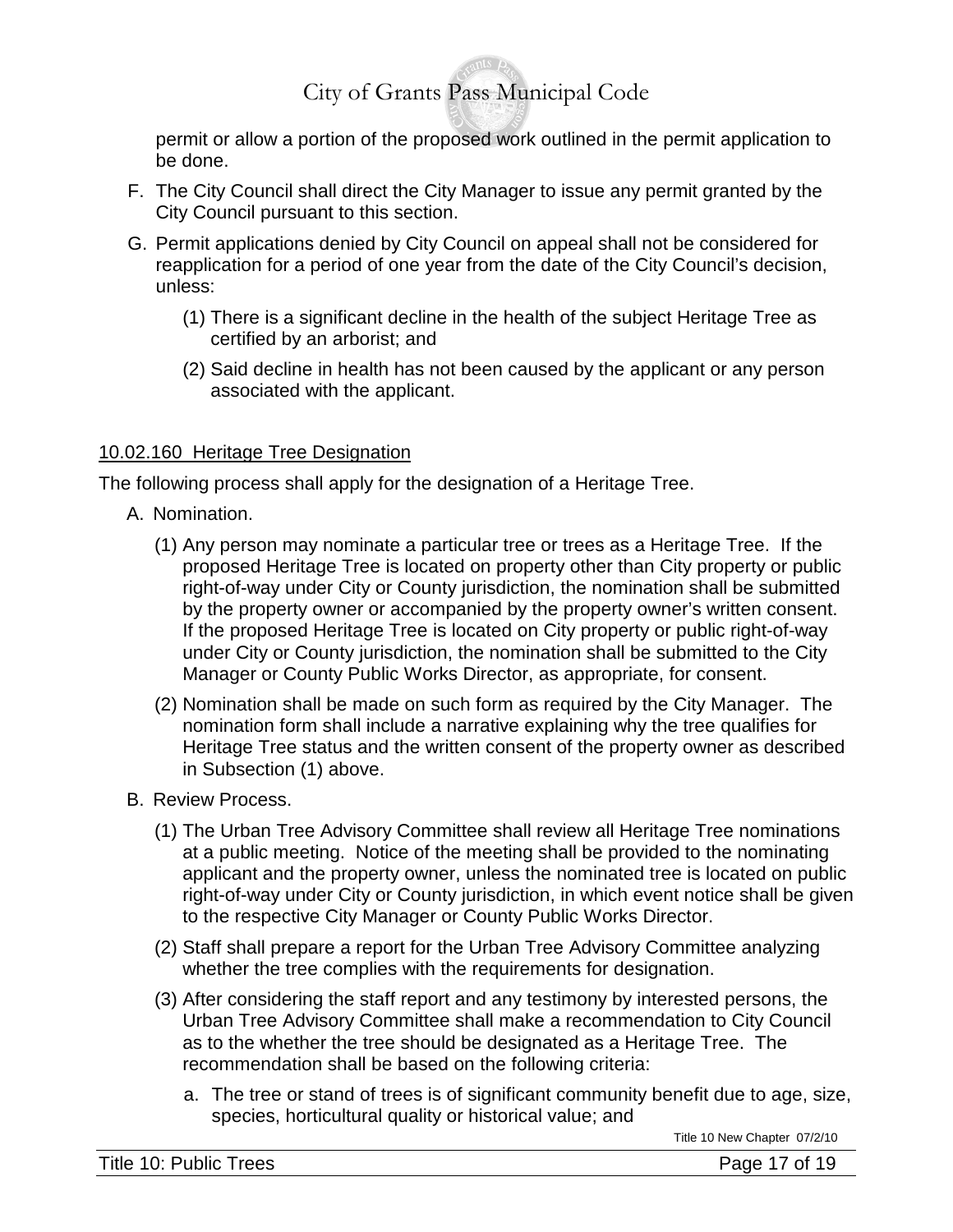- b. The tree is not irreparably damaged, diseased, hazardous or unsafe, or the applicant is willing to have the tree treated by an arborist and the treatment will alleviate the damage, disease or hazard.
- C. Following the recommendation meeting of the Urban Tree Advisory Committee, the City Council shall hold a public meeting to consider the nomination. After considering the recommendation of the Urban Tree Advisory Committee and any testimony by interested persons, the City Council shall make a final decision regarding the nomination. The City Council may designate a tree as a Heritage Tree by resolution if the criteria set forth in subsection (3) above are met. The Heritage Tree designation shall be final upon the effective date of the City Council's resolution.
- D. Following the approval of the nomination by the City Council:
	- (1) If the tree is located on private property, the property owner shall execute and deliver to the City Manager a covenant running with the land suitable for recordation by the Josephine County Recorder. The covenant shall describe the subject property, generally describe the location of the Heritage Tree, and covenant that the tree is protected as a "Heritage Tree" by the City of Grants Pass and is therefore subject to special protection as provided in the Grants Pass Municipal Code. Failure to execute and deliver the covenant within 60 days of the City Council resolution's effective date shall render the Heritage Tree designation null and void and of no further force or effect.
	- (2) If the tree is located on public property or right-of-way, the designation shall be complete upon the staff's listing of the tree on the City Heritage Tree records.
- E. If the tree is located in the public right-of-way, the City or County, as appropriate, shall condition any future property owner-requested vacation of the public right-ofway upon the execution of a covenant in accordance with Subsection D (1) above, which shall be recorded upon vacation of the public right-of-way.
- F. A Heritage Tree shall be removed from designation if it dies or is removed pursuant to this Chapter. If removed from private property, the City shall cause a document to be recorded which will extinguish the covenant created in accordance with subsection D(1) above.

#### 10.02.170 Violations

- A. Any person who personally, or through an agent, employee or representative, violates any provision of this chapter shall be subject to the "Violation—Penalty" chapter of Title 1 this Municipal Code.
- B. In addition to any fines or penalties provided in the "Violation—Penalty" chapter of this Code, any party found to be in violation of this chapter shall be provide mitigation for any unlawfully removed or damaged tree in the form of double the mitigation requirements otherwise required by Section 10.02.140.